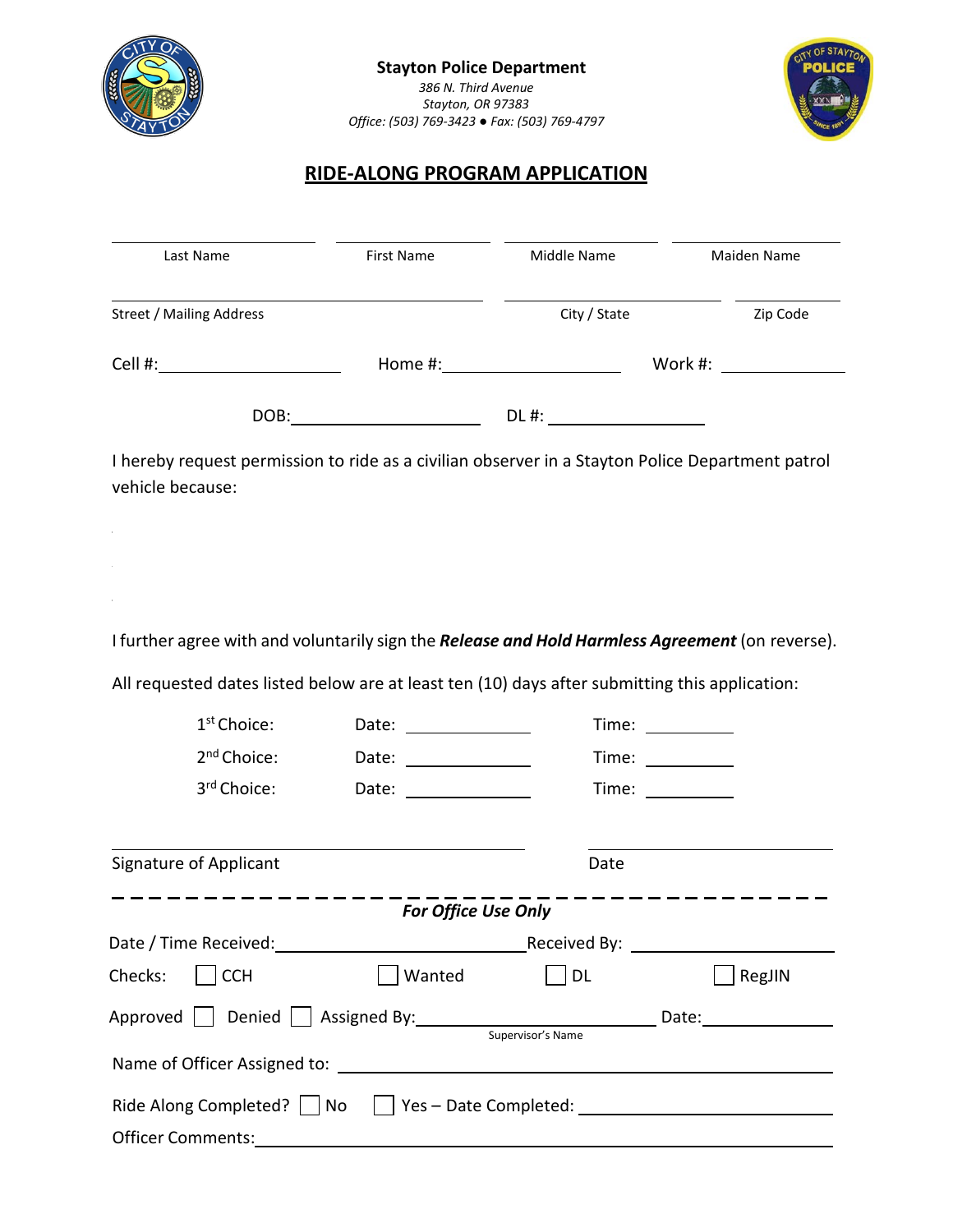# **CITIZEN OBSERVER / RIDE ALONG PROGRAM RELEASE AND HOLD HARMLESS AGREEMENT**

In consideration of being permitted to ride in a vehicle owned and operated by the City of Stayton, for the expressed purpose of observing operations and facilities of the Police Department, the undersigned agrees to release and hold harmless the City, its agents, employees and elected officials from any and all liability to me for personal injury or death or any property damage, whether proximate or remote, sustained during or as a result of my ride as an observer.

I understand that I will be a guest passenger in the vehicle in which I ride and have not offered any payment to the Police Department or its employees for the opportunity to ride. I further understand that I may be summoned as a witness in any proceeding as a result of my observations.

This observation is for my educational benefit. At all times, I agree to obey all orders, instructions and commands of the officer(s) of the Police Department. I fully realize and appreciate the basic nature of law enforcement and the possibility that situations may arise which might result in my exposure to danger of physical harm or injury, including traffic accidents and I am willing to accept these risks. I further agree to keep confidential anything which I may observe or hear. I understand that my observation ride may be terminated at any time without notice.

I authorize the Police Department to conduct a complete records check of me prior to riding and understand that any information of an adverse or criminal naturemay disqualify me.

I freely and voluntarily sign this Release and Hold Harmless Agreement in sole reliance of my own independent judgment.

Signature of Applicant **Date** Date of Applicant **Date** 

PARENTAL ENDORSEMENT (for applicants under age of 18 – minimum age requirement is 15 years): I have read and understand the Release and Hold Harmless Agreement and agree to be bound to its provisions as they apply to my son / daughter, I agree to assume full responsibility for my son / daughter as it would pertain to the provisions set forth.

Signature of Parent / Guardian Date **Date is a struck of Parent Australian** Date Date